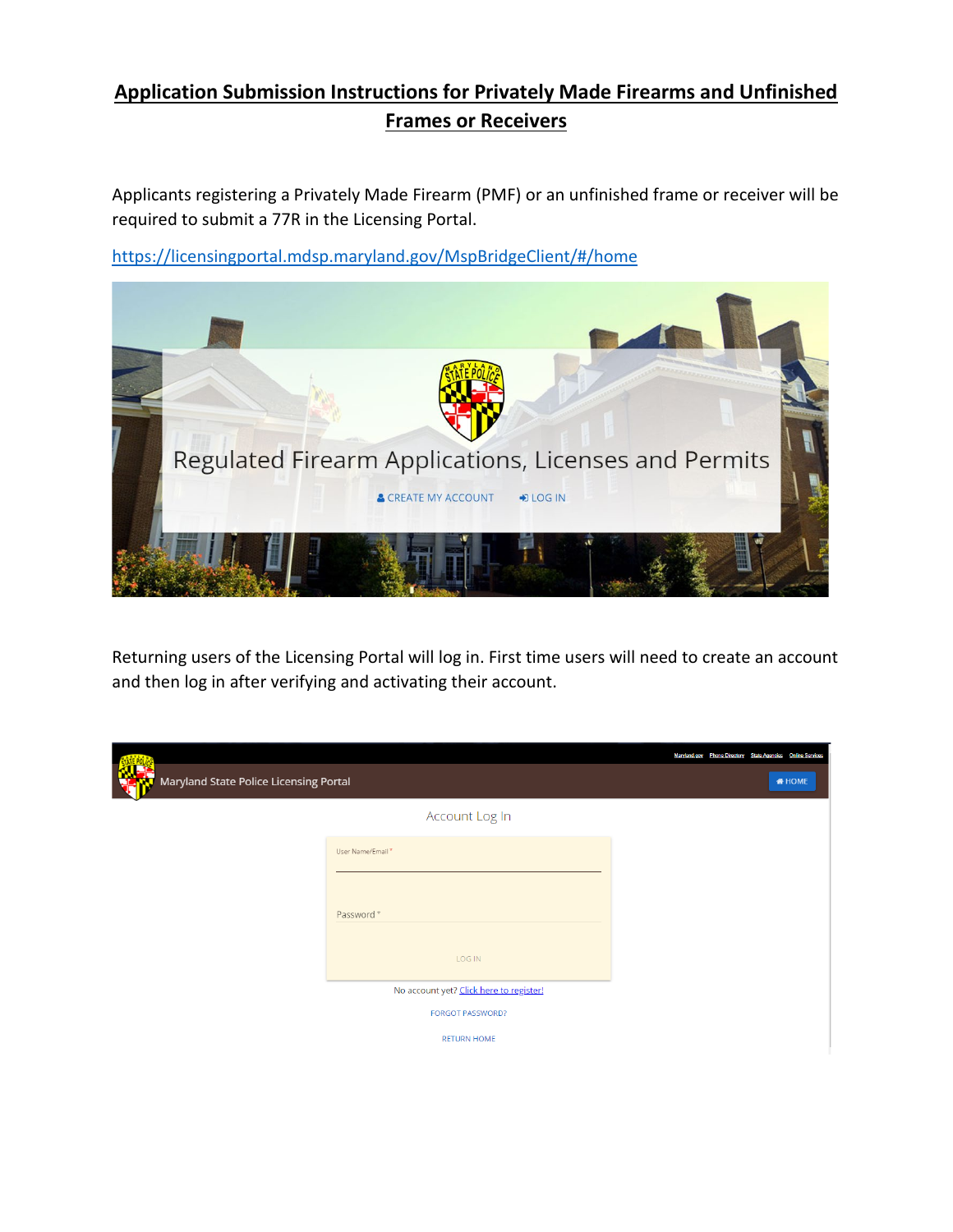After successfully logging into the Licensing Portal, applicants will land on the Welcome screen. From here, the applicant registering a Privately Made Firearm (PMF) or an unfinished frame or receiver will click "START 77R".

|                                                                                                                                             | <b>Phone Directory State Agencies</b><br>Marviand.cov<br><b>Online Services</b>                                                                                                                                                                                                                                       |
|---------------------------------------------------------------------------------------------------------------------------------------------|-----------------------------------------------------------------------------------------------------------------------------------------------------------------------------------------------------------------------------------------------------------------------------------------------------------------------|
| Maryland State Police Licensing Portal                                                                                                      | <b>E</b> LOG OUT                                                                                                                                                                                                                                                                                                      |
| Welcome, DONALD!                                                                                                                            |                                                                                                                                                                                                                                                                                                                       |
|                                                                                                                                             | <b>CONTINUE TO DASHBOARD</b>                                                                                                                                                                                                                                                                                          |
| 77R - Purchase of Regulated Firearms                                                                                                        | HGP - Application for Wear & Carry Permit (Handgun Permit)                                                                                                                                                                                                                                                            |
| <b>RESUME 77R</b><br><b>START 77R</b><br>The 77R is the Maryland State Police Application and Affidavit to Purchase a Regulated<br>Firearm. | <b>START HGP</b><br>Issued to an individual who demonstrates a good and substantial reason to wear and carry a<br>firearm. Examples include, but are not limited to: business owners and employees,<br>correctional officers, former police officers, and individuals requiring a firearm for personal<br>protection. |
| <b>MG</b> - Machine Gun Registration                                                                                                        | <b>HQL</b> - Handgun Qualification License                                                                                                                                                                                                                                                                            |
|                                                                                                                                             |                                                                                                                                                                                                                                                                                                                       |

Applicants registering a Privately Made Firearm (PMF) or an unfinished frame or receiver will Select "I am registering a Privately Made Firearm (PMF) or an Unfinished Frame or Receiver per PS 5-703 (Privately Made Firearm)." As the "Application Type".

| Application Type*                                                                                                                                             |
|---------------------------------------------------------------------------------------------------------------------------------------------------------------|
| Please select one.                                                                                                                                            |
| I'm purchasing from a firearm or retail store (Dealer Sale).<br>$\left( \right)$                                                                              |
| I'm purchasing a firearm from another person (Secondary Sale).<br>( )                                                                                         |
| I received the firearm as a gift (Gift).<br>( )                                                                                                               |
| ❸<br>I own a firearm already and I would like to register it with the state (Voluntary Registration).<br>$\left( \right)$                                     |
| I inherited the firearm (Inheritance).                                                                                                                        |
| $\boldsymbol{\Omega}$<br>I am registering a Privately Made Firearm (PMF) or an Unfinished Frame or Receiver per PS 5-703 (Privately Made Firearm).<br>$\odot$ |
| I'm applying for some other purchase type.                                                                                                                    |
|                                                                                                                                                               |

First time users will need to complete the "Basic Information" section under the "Application Type" section. Returning users will need to verify that all of the pre-populated information remains accurate and click "NEXT" at the bottom of the page.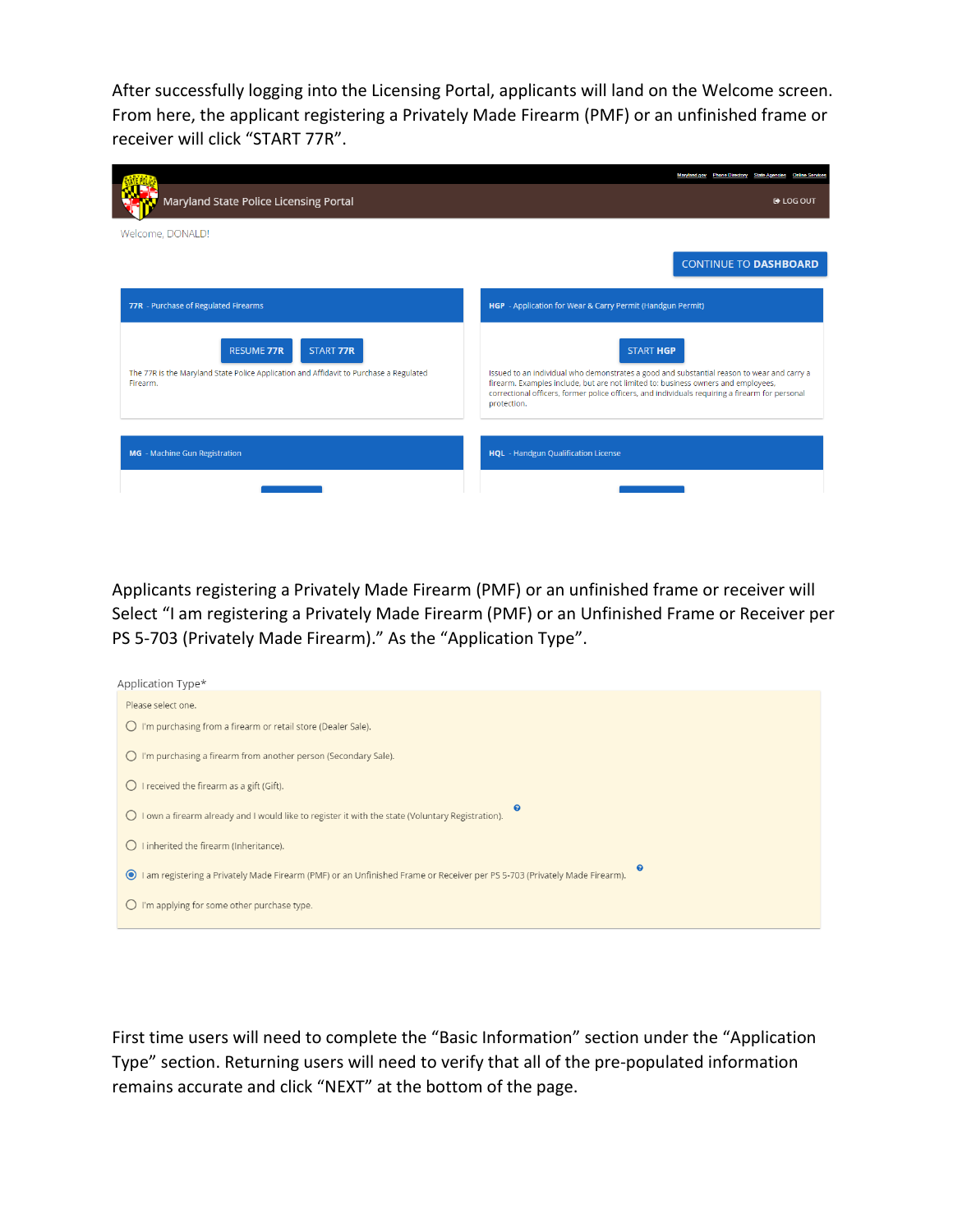Applicants will next read and agree to the "Information Release" statement by clicking the box at the bottom of the page and then clicking "NEXT".



The next page presented is the "Handgun Qualification License Information" page. Applicants registering a Privately Made Firearm (PMF) or an unfinished frame or receiver shall click the box next to "I qualify for an HQL Exemption".

| My Information                                  | Information<br>Release                             | <b>HQL</b> Information                                                                                                                                                                                                                                     | Firearm.<br>Information | Questions | <b>Submit</b> |
|-------------------------------------------------|----------------------------------------------------|------------------------------------------------------------------------------------------------------------------------------------------------------------------------------------------------------------------------------------------------------------|-------------------------|-----------|---------------|
|                                                 |                                                    | Handgun Qualification License Information                                                                                                                                                                                                                  |                         |           |               |
|                                                 |                                                    | Enter your Handgun Qualification License Number<br>You may not complete the application unless you possess a valid Handgun Qualification License (HQL) or are exempt.<br>If you're not familiar with Maryland's Handgun Qualification License, Click Here. |                         |           |               |
| Handgun Qualification License Number<br>$HQL -$ |                                                    |                                                                                                                                                                                                                                                            |                         |           |               |
|                                                 | $\bullet$ I qualify for an HQL Exemption $\bullet$ |                                                                                                                                                                                                                                                            |                         |           |               |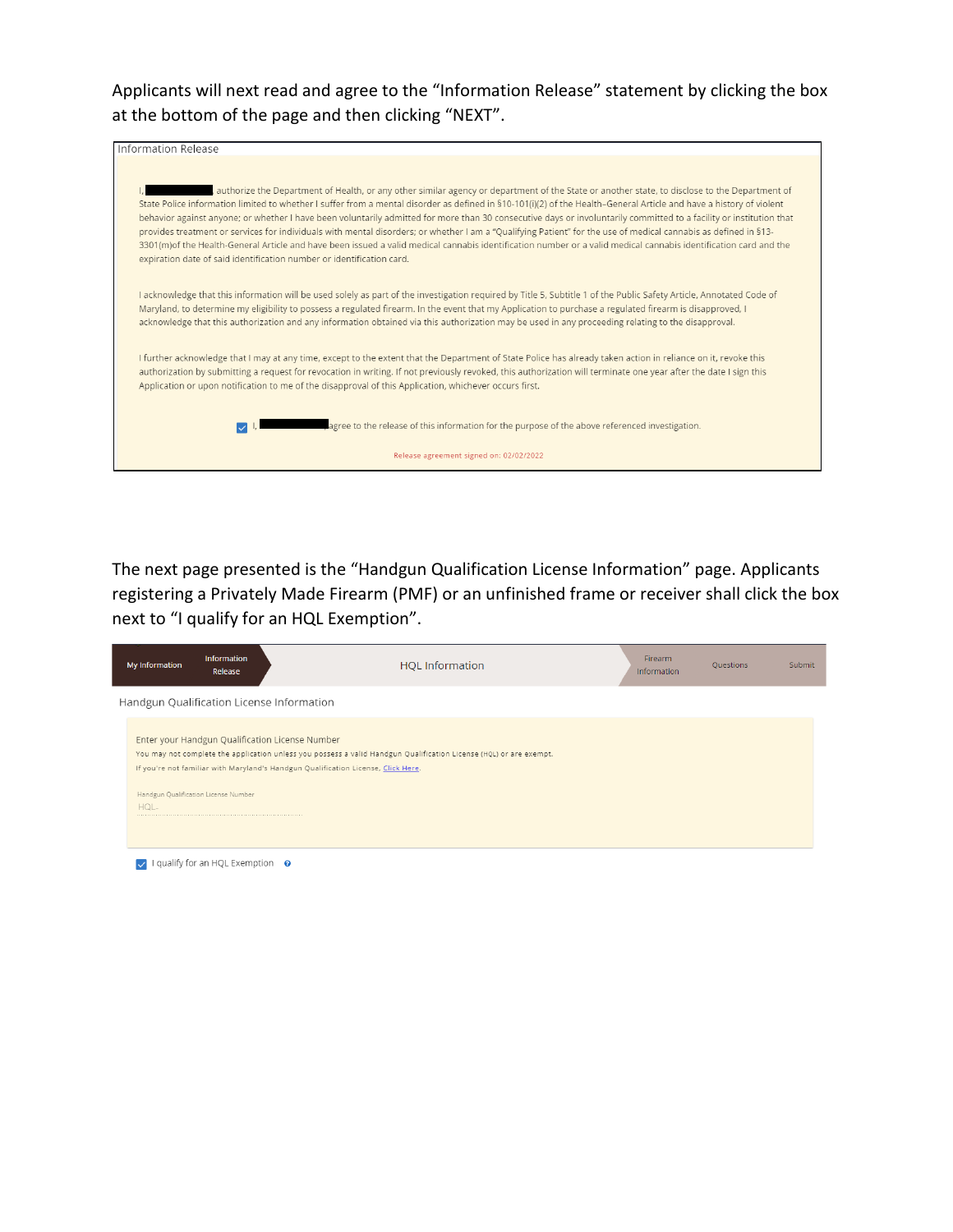After clicking "I qualify for an HQL Exemption", the applicant registering a Privately Made Firearm (PMF) or an unfinished frame or receiver will be presented with six (6) exemptions. The applicant registering a Privately Made Firearm (PMF) or an unfinished frame or receiver will select the exemption labeled "Inheritance, Voluntary Registration, Privately Made Firearm Registration, and or Unfinished Frame or Receiver Registration", and then click "NEXT".

Exemptions to possession of the Handgun Qualification License:

Select the option that most accurately describes your reason for HQL Exemption.\* (Individuals deemed exempt must provide the proper documentation to a Regulated Firearms Dealer prior to purchasing a firearm.)

| Licensed Firearms Manufacturer                                                                                                                                                              |
|---------------------------------------------------------------------------------------------------------------------------------------------------------------------------------------------|
| Current law enforcement officer or person retired in good standing from a law enforcement agency of the United States, the State, or a local law enforcement agency<br>in the State         |
| Active member or retired member of the armed forces of the United States or National Guard                                                                                                  |
| Person purchasing, renting, or receiving an antique, curio, or relic as defined in federal law or in determinations published by the Bureau of Alcohol, Tobacco, Firearms<br>and Explosives |
| Inheritance, Voluntary Registration, Privately Made Firearm Registration, and or Unfinished Frame or Receiver Registration<br>$\checkmark$                                                  |
| Applicant is purchasing a Lower Receiver (You have selected a firearm that is not a lower receiver. You cannot select this as an exemption.) $\bullet$                                      |

The next screen presented is the "Firearm Information" screen. Applicants registering a Privately Made Firearm (PMF) or an unfinished frame or receiver will click "+ ADD FIREARM".

|                |                        |                                        |                                                                                                   | Maryland.gov Phone Directory         | <b>Online Services</b><br><b>State Agencies</b> |
|----------------|------------------------|----------------------------------------|---------------------------------------------------------------------------------------------------|--------------------------------------|-------------------------------------------------|
|                |                        | Maryland State Police Licensing Portal |                                                                                                   | <b>E SAVE &amp; EXIT APPLICATION</b> | <b>■ LOG OUT</b>                                |
| My Information | Information<br>Release | <b>HQL</b><br>Information              | Firearm Information                                                                               | Questions                            | Submit                                          |
|                |                        |                                        | Firearm Information                                                                               |                                      |                                                 |
|                |                        |                                        |                                                                                                   |                                      |                                                 |
|                |                        |                                        | + ADD FIREARM                                                                                     |                                      |                                                 |
|                | New / Used             | Make / Model                           | Quantity                                                                                          |                                      |                                                 |
|                |                        |                                        | No firearm records have been entered.<br>Click "Add Firearm" to add a firearm to the application. |                                      |                                                 |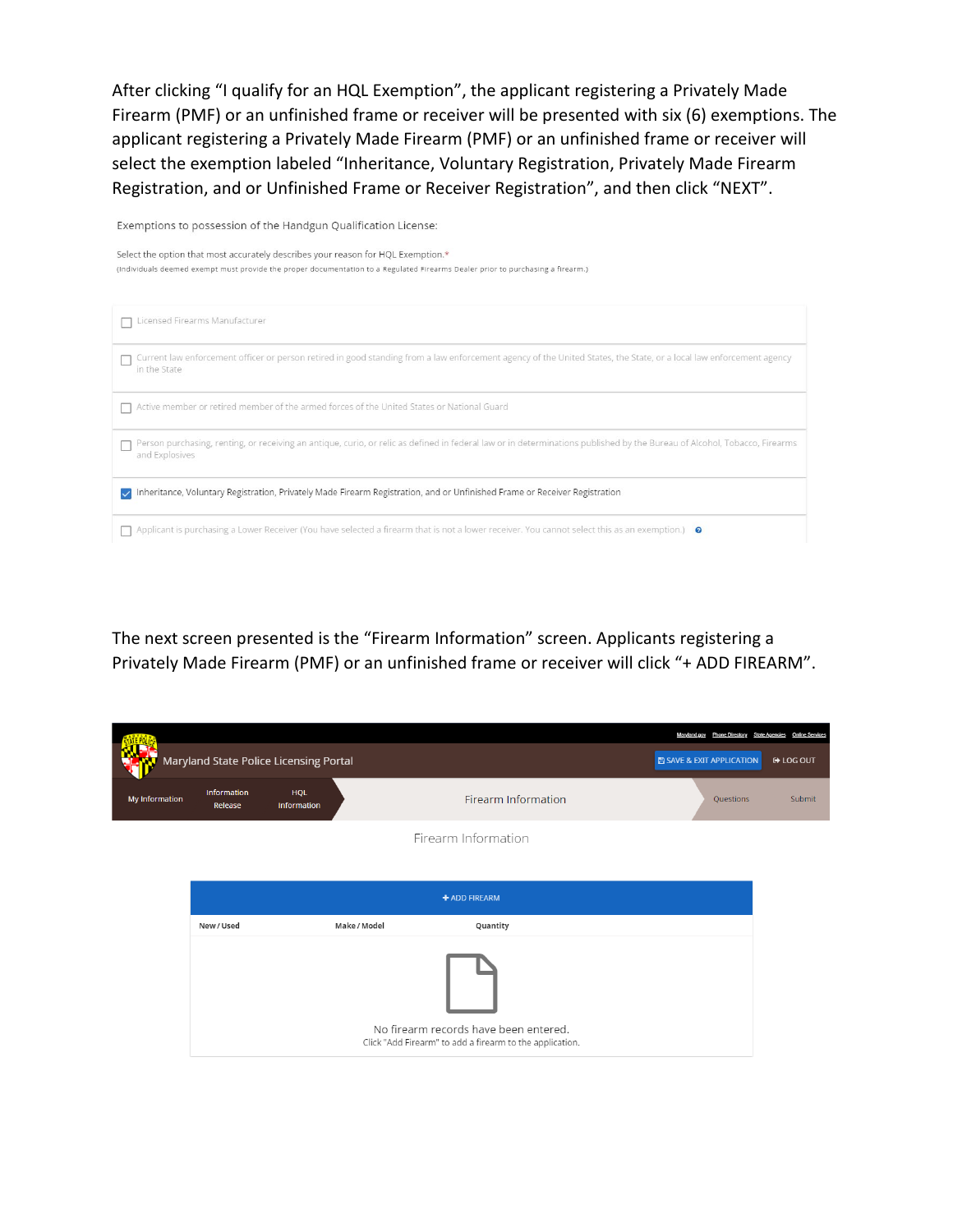On the "Firearm Information" entry page, the applicant registering a Privately Made Firearm (PMF) or an unfinished frame or receiver will select "New" or "Used" at the top of the page. The applicant will then select the "Type" of firearm that they are registering. Firearm "Types" include: ASSAULT WEAPON, BOLT ACTION, HANDGUN FRAME, LOWER RECEIVER, OTHER, PUMP ACTION, REVOLVER, SEMI-AUTOMATIC HANDGUN, SEMI-AUTOMATIC RIFLE, SHORT-BARREL RIFLE, SHORT-BARREL SHOTGUN, SINGLE SHOT and UNFINISHED FRAME/RECEIVER. After selecting the "Type", the applicant will select "PRIVATELY MADE FIREARM" as the "Make". Privately made firearms do not require a "Model" or a "Model Number". Depending on the "Type" of firearm selected, completed all required fields. Required fields are marked with a red asterisk (\*). Enter the State mandated Personal Identification Number imprinted on your firearm in the "PMF Identification #/Serial #" field and enter it a second time in the "Confirm PMF Identification #/Serial #" field.

|                                                                                                                                                                                              |                                              | Is the firearm*                          |                                    |                      |  |
|----------------------------------------------------------------------------------------------------------------------------------------------------------------------------------------------|----------------------------------------------|------------------------------------------|------------------------------------|----------------------|--|
|                                                                                                                                                                                              |                                              | ● New ○ Used                             |                                    |                      |  |
| Type: *<br>UNFINISHED FRAME/RECEIVER -                                                                                                                                                       | Make:*<br>PRIVATELY MADE FIREARM -           | Unlisted Model<br><b>NA</b>              | Unlisted Model Number<br><b>NA</b> | Caliber:             |  |
|                                                                                                                                                                                              | Not Listed                                   | Not Listed<br>▽                          | Not Listed<br>M                    | Not Listed           |  |
|                                                                                                                                                                                              |                                              | Barrel Length (inches)                   |                                    |                      |  |
|                                                                                                                                                                                              |                                              | Greater than or equal to 16 inches       |                                    |                      |  |
|                                                                                                                                                                                              | Finish:*<br>ALUMINUM<br>$\blacktriangledown$ | Country of Origin*<br>UNITED STATES (US) |                                    | $\blacktriangledown$ |  |
| Serial #*                                                                                                                                                                                    | 21208MSP001                                  | Confirm Serial #*<br>21208MSP001         |                                    | <b>ADD SERIAL #</b>  |  |
| In the case of multiple serial numbers on a firearm, the Bureau of Alcohol, Tobacco and Firearms recommends that the United States importer serial number is the serial number to reference. | No serial #                                  |                                          |                                    |                      |  |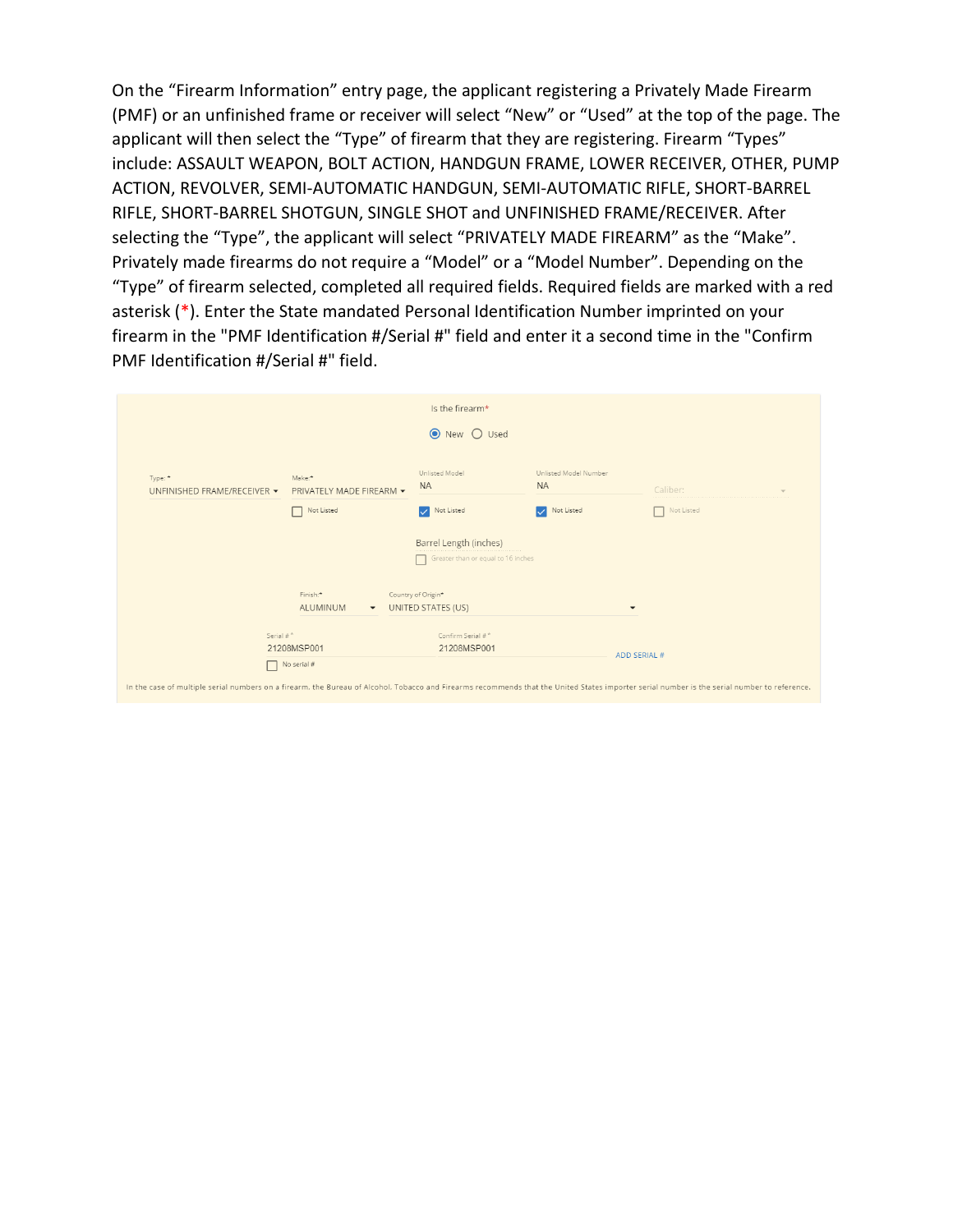Applicants registering a Privately Made Firearm (PMF) or an unfinished frame or receiver will be presented with a series of questions under the "Firearm Information" entry page. All questions must be completed. This is also where applicants registering a Privately Made Firearm (PMF) or an unfinished frame or receiver will be required to provide the name and FFL Number of the FFL who marked the firearm in accordance with PS 5-703. Active Maryland Regulated Firearms Dealers who provided the marking service can be selected from the dropdown list. If the FFL who provided your marking service is not listed, click "Not Listed" and manually enter the Name of the FFL and the FFL Number of the FFL who provided your marking service. Once all questions have been answered, click "NEXT". You may also click "SAVE & ADD ANOTHER" if you are registering multiple Privately Made Firearms (PMF) or an unfinished frames or receivers.

| Are you the person that made, completed, or initially assembled the firearm?*<br>$\odot$ Yes $\odot$ No                                                                                                                |  |
|------------------------------------------------------------------------------------------------------------------------------------------------------------------------------------------------------------------------|--|
| Select the Federally Licensed Firearms Dealer, Gunsmith, or other Federal Licensee authorized to provide marking services (FFL), who imprinted this firearm with the<br>State required personal identification number. |  |
| Select the FFL from this list of MD firearm dealers: Name of FFL *<br>FFL Number*                                                                                                                                      |  |
| Not Listed                                                                                                                                                                                                             |  |
| Was the privately made firearm manufactured prior to October 1, 2013?*<br>$O$ Yes $\odot$ No                                                                                                                           |  |
| If the privately made firearm was manufactured on or after October 1, 2013, is it a copy of one of the following firearms:                                                                                             |  |
| Please select one:*<br>AMERICAN ARMS SPECTRE DA SEMIAUTOMATIC CARBINE<br>AK-47 IN ALL FORMS<br>ALGIMEC AGM-1 TYPE SEMI-AUTO<br>AR 100 TYPE SEMI-AUTO                                                                   |  |
| $\bigcap$ Ves $\bigcap$ No.                                                                                                                                                                                            |  |

After all Privately Made Firearms (PMF) or an unfinished frames or receivers that you wish to register have been entered, click "NEXT" on the "Firearm Information" page.

|                                                                                            | Maryland State Police Licensing Portal                 |                    |                           |                            | Maryland.gov Phone Directory State Agencies Online Services<br><b>E SAVE &amp; EXIT APPLICATION</b> | <b>E</b> LOG OUT |
|--------------------------------------------------------------------------------------------|--------------------------------------------------------|--------------------|---------------------------|----------------------------|-----------------------------------------------------------------------------------------------------|------------------|
| My Information                                                                             | Information<br>Release                                 | HQL<br>Information |                           | <b>Firearm Information</b> | Questions                                                                                           | Submit           |
|                                                                                            |                                                        |                    |                           | Firearm Information        |                                                                                                     |                  |
|                                                                                            |                                                        |                    |                           | + ADD FIREARM              |                                                                                                     |                  |
|                                                                                            | New / Used                                             |                    | <b>Make / Model</b>       | Quantity                   |                                                                                                     |                  |
|                                                                                            | <b>NEW</b>                                             |                    | PRIVATELY MADE FIREARM/NA | 1                          | <b>EX EDIT X REMOVE</b>                                                                             |                  |
|                                                                                            |                                                        |                    | <b>BACK</b>               | <b>NEXT</b>                |                                                                                                     |                  |
| Contact Us Terms Of Use Privacy Disclaimer<br>1201 Reisterstown Road, Pikesville, MD 21208 | (410) 653.4200   (800) 525.5555   (410) 486.0677 (TDD) |                    |                           |                            | 6000 三                                                                                              |                  |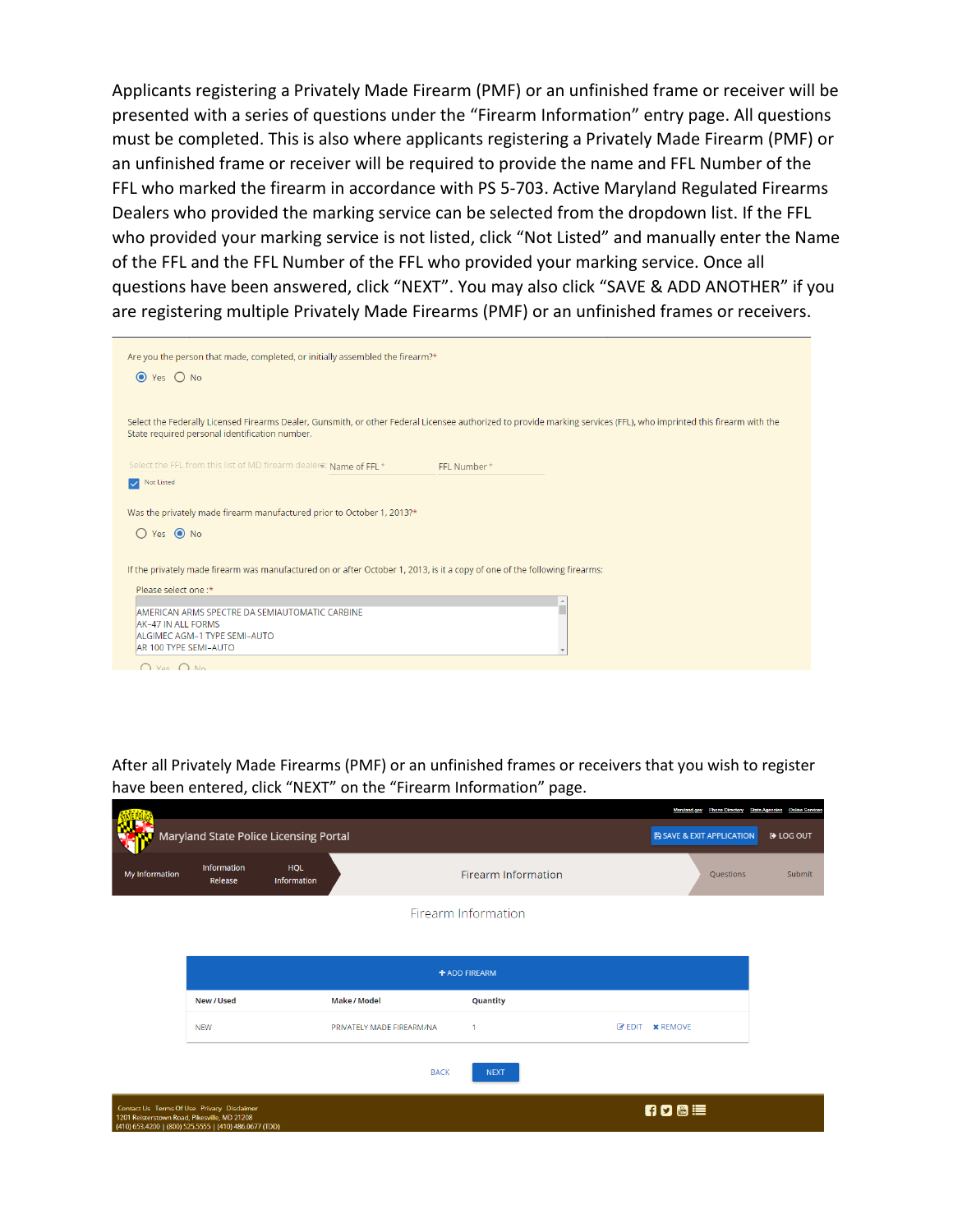Answer all four (4) pages of "Attestation Questions", clicking "NEXT" to proceed to the next page.

|                              |                                     |                                                                                        |                        |                                                                                                                                                                                                                                                             |           | Maryland.gov Phone Directory State Agencies Online Services |                  |
|------------------------------|-------------------------------------|----------------------------------------------------------------------------------------|------------------------|-------------------------------------------------------------------------------------------------------------------------------------------------------------------------------------------------------------------------------------------------------------|-----------|-------------------------------------------------------------|------------------|
|                              |                                     | Maryland State Police Licensing Portal                                                 |                        |                                                                                                                                                                                                                                                             |           | <b>E SAVE &amp; EXIT APPLICATION</b>                        | <b>E</b> LOG OUT |
| My Information               | Information<br>Release              | HQL<br>Information                                                                     | Firearm<br>Information |                                                                                                                                                                                                                                                             | Questions |                                                             | Submit           |
| <b>Attestation Questions</b> |                                     |                                                                                        |                        |                                                                                                                                                                                                                                                             |           |                                                             |                  |
| PAGE 1                       | PAGE 3<br>PAGE 2                    | PAGE 4                                                                                 |                        |                                                                                                                                                                                                                                                             |           |                                                             |                  |
|                              | 1. Are you UNDER 21 years of age? * |                                                                                        |                        |                                                                                                                                                                                                                                                             |           |                                                             |                  |
|                              | ○ Yes ● No                          |                                                                                        |                        |                                                                                                                                                                                                                                                             |           |                                                             |                  |
|                              |                                     | 2. Are you participating in a straw purchase of a regulated firearm? $* \quad \bullet$ |                        |                                                                                                                                                                                                                                                             |           |                                                             |                  |
| ◯                            | Yes $\bigcirc$ No                   |                                                                                        |                        |                                                                                                                                                                                                                                                             |           |                                                             |                  |
|                              | to the first individual.            |                                                                                        |                        | Straw purchase means a transaction in which an individual uses another person, known as the straw purchaser, to complete<br>the application to purchase a regulated firearm, take initial possession of that firearm and subsequently transfer that firearm |           |                                                             |                  |
|                              |                                     | 3. Have you ever been convicted of a crime of violence? *                              |                        |                                                                                                                                                                                                                                                             |           |                                                             |                  |
|                              | $Q$ Vec $Q$ No.                     |                                                                                        |                        |                                                                                                                                                                                                                                                             |           |                                                             |                  |
|                              |                                     |                                                                                        |                        |                                                                                                                                                                                                                                                             |           |                                                             |                  |

## Attach any documentation that you wish to submit on the "Upload Documents" page.

| 難              | Maryland State Police Licensing Portal |                           |                                      |                  | Maryland.gov Phone Directory State Agencies Online Services<br><b>B SAVE &amp; EXIT APPLICATION</b><br><b>■ LOG OUT</b> |
|----------------|----------------------------------------|---------------------------|--------------------------------------|------------------|-------------------------------------------------------------------------------------------------------------------------|
| My Information | Information<br>Release                 | HQL<br><b>Information</b> | <b>Firearm</b><br><b>Information</b> | <b>Ouestions</b> | Submit                                                                                                                  |

## **Upload Documents**

Click "SELECT FILE" below to upload a scan or image of the recommended documents. Click "ADD NEW DOCUMENT" to attach and upload any other documents you wish to include with your application.

You may upload any .PDF, .JPG, .JPEG, .PNG, .DOC, or .DOCX file up to 15MB in size.

| <b>+ ADD NEW DOCUMENT</b> |             |                  |
|---------------------------|-------------|------------------|
| <b>Document Type</b>      | Description | <b>File Name</b> |